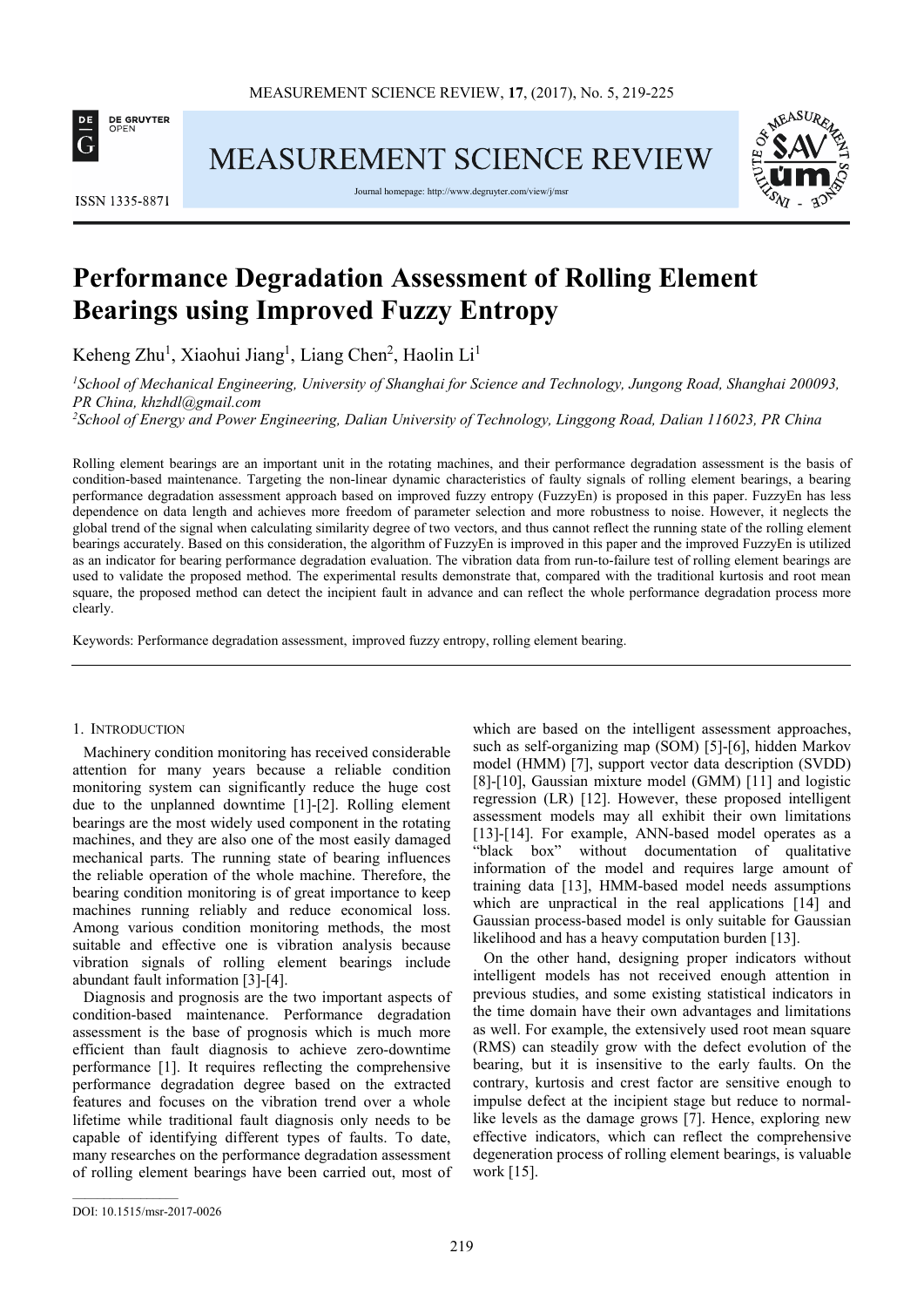As it is known, vibration signals of a bearing, especially when fault occurs, will present non-linear characteristics due to the non-linear factors such as stiffness, friction and clearance [16]. For this reason, the traditional time and frequency domain signal analysis methods based on the linear systems, even the advanced signal processing methods such as wavelet transform, are usually hard to make an accurate assessment of the bearing running states. With the development of nonlinear dynamics theory, various nonlinear analysis approaches have offered a good alternative to identify and predict the complicated non-linear dynamic behavior of bearings, among which entropy-based parameters, such as appropriate entropy (ApEn), sample entropy (SampEn), multi-scale entropy (MSE), and hierarchical entropy (HE) have been researched and introduced to the field of bearing fault diagnosis [17]-[19]. Due to the bias caused by self-matching, ApEn depends heavily on the data length and its estimated value is uniformly lower than the expected one, especially as short data concerned, and lacks relative coherence as well [20]. In order to overcome the shortcomings of ApEn, Richman and Moorman [21] developed another related measure of signal complexity, viz. SampEn, which is less dependent on dataset length and has better relative consistency. However, the definitions of similarity between vectors in SampEn and ApEn are both based on Heaviside function, whose boundary is discontinuous and rigid. Due to the inherent flaws of Heaviside function, there still exist problems in the validity of the entropy definition. In order to address the problems, Chen et al. [22] presented recently a measure of complexity named fuzzy entropy (FuzzyEn) by improving the original SampEn. In comparison with SampEn, FuzzyEn uses fuzzy membership functions to replace Heaviside function for making a soft and continuous boundary, which makes FuzzyEn well defined at small parameters and enables it to change continuously. Nevertheless, the fuzzy function used in FuzzyEn by Chen et al. was deemed to lack clear physical meanings [23]. Therefore, Zheng et al. [24] defined a new fuzzy function and used the optimized one to measure the complexity of vibration signals of rolling element bearings. However, the limitation of FuzzyEn is that it neglects the global characteristics of the signal and thus may produce inaccurate results [25].

As a bearing runs from a normal condition to a faulty one, the vibration signals will present different characteristics with the bearing state varying. Moreover, the fault severity and growth of rolling element bearings have been proved by the previous researches that they are associated with the changes of the entropy values (such as ApEn, MSE and HE), which makes them attractive tools for monitoring system dynamics [17]-[19]. In this study, inspired by these existing researches, we modified the algorithm of FuzzyEn to relieve the aforementioned limitation and used the improved FuzzyEn as an indicator for bearing performance degradation. Considering the fact that the global characteristics and global trends of bearing vibration signals may change as the bearing degenerates gradually, the improved FuzzyEn should be more suitable to reflect the bearing degradation process over its whole lifetime. The

effectiveness of the modified FuzzyEn for bearing performance degradation evaluation is then investigated through experimental data.

The paper is organized as follows. Section 2 is dedicated to the improved FuzzyEn method. The vibration data from a laboratory test-to-failure test are employed to validate the effectiveness of the proposed method in section 3. In section 4, conclusions from this research are presented.

# 2. THE IMPROVED FUZZY ENTROPY METHOD

## *2.1. Fuzzy entropy*

SampEn is a refinement of ApEn and is free of bias caused by self-matching. Details on the calculation of SampEn can be found in previous researches [21]-[23]. The computation of the vectors' similarity in SampEn is defined based on Heaviside function, which is discontinuous and makes a binary decision on the similarity between vectors according to their distance. However, in the real physical world, it is hard to decide whether a pattern belongs to a given class because boundaries between classes may be ambiguous. Hence, FuzzyEn is developed to overcome the drawback of SampEn by replacing the Heaviside function with a continuous Gaussian type function, which is utilized to measure the similarity degree instead of a binary decision.

The FuzzyEn algorithm can be described as follows [22]: 1. For a time series of *N* points {*u(i):*1*≤i≤N*}, form the *m*length vectors,

$$
X_i^m = {u(i), u(i+1),..., u(i+m-1)} - u_0(i)
$$
\n(1)

where  $1 \le i \le N - m + 1$  and  $X_i^m$  denotes *m* consecutive *u* values, commencing with the *i*th point and generalized by removing their baseline

$$
u_0(i) = m^{-1} \sum_{j=0}^{m-1} u(i + j)
$$
 (2)

2. The distance between  $X_i^m$  and  $X_j^m$  is defined as the maximum absolute difference of the corresponding scalar components

$$
d_{ij}^{m} = d[X_{i}^{m} - X_{j}^{m}]
$$
  
= 
$$
\max_{k \in [0, m-1]} \left| (u(i + k) - u_{0}(i)) - (3) \right|
$$
  

$$
(u(j + k) - u_{0}(j))
$$

3. The similarity degree  $D_{ij}^m$  of  $X_i^m$  to  $X_j^m$  is calculated with a fuzzy function

$$
D_{ij}^m = \mu(d_{ij}^m, r) \tag{4}
$$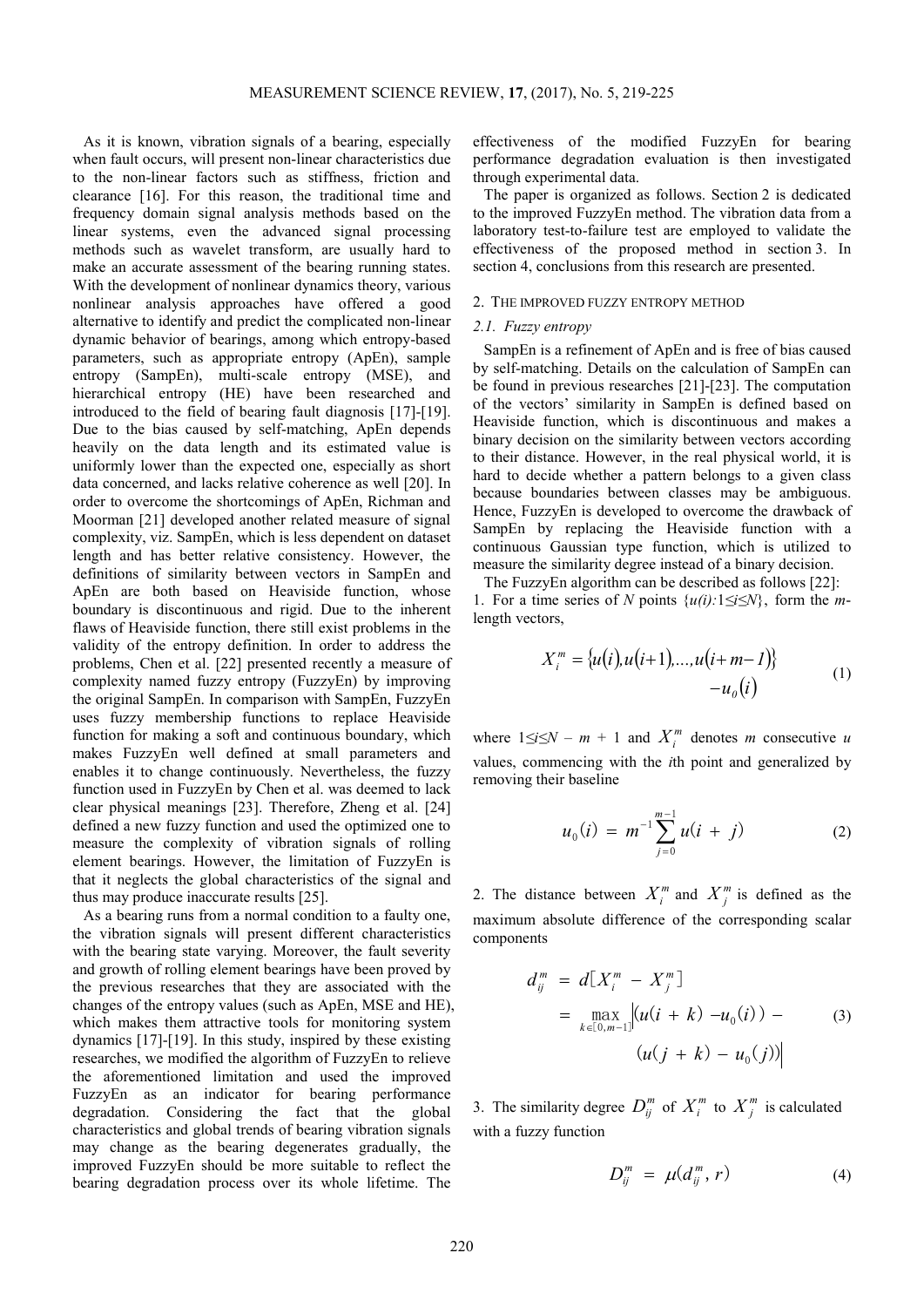4. For each  $X_i^m$ , average all the similarity degrees of its neighboring vectors  $X_j^m$ , then designate

$$
\varphi_i^m(r) = (N - m - 1)^{-1} \sum_{j=1, j \neq i}^{N-m} D_{ij}^m \tag{5}
$$

5. Define the function  $\varphi^{m}(r)$  as

$$
\varphi^{m}(r) = (N - m)^{-1} \sum_{i=1}^{N-m} \varphi_{i}^{m}(r) \qquad (6)
$$

6. Similarly, for the dimension  $m+1$ , repeat the previous procedures and the  $\varphi^{m+1}(r)$  is defined as

$$
\varphi^{m+1}(r) = (N - m)^{-1} \sum_{i=1}^{N-m} \varphi_i^{m+1}(r) \tag{7}
$$

7. FuzzyEn of the time series is then denoted as

$$
\begin{aligned} \nFuzzyEn(m, r) \\ &= \lim_{N \to \infty} [\ln \varphi^m(r) - \ln \varphi^{m+1}(r)] \tag{8} \n\end{aligned}
$$

8. Finally, for a finite number of data points *N*, its estimation can be estimated by the statistic

$$
FuzzyEn(m, r, N)
$$
  
=  $\ln \varphi^{m}(r) - \ln \varphi^{m+1}(r)$  (9)

Originally, the exponential function was adopted to fuzzily measure the similarity between vectors by Chen et al. [22], which was defined as

$$
\mu(d_{ij}^m, r, n) = e^{-(d_{ij}^m/r)^n}
$$
 (10)

In order to make FuzzyEn more physically meaningful, Zheng et al. [24] designed a new membership function to substitute the original one as

$$
\mu(d_{ij}^m, r, n) = e^{-\ln 2(d_{ij}^m/r)^n}
$$
 (11)

In this paper, equation (11) is applied to compute FuzzyEn of bearing vibration signals, and an assessment of its performance is made.

# *2.2. The improved fuzzy entropy*

A change in the definition of the aforementioned FuzzyEn is the formation of the vector  $X_i^m$ , which is generalized by removing a baseline defined by (2). However, this implementation of removing the baseline focuses only on the local characteristics of the signal and neglects its global trend [25]. As for the bearing vibration signals, their global characteristics may vary with the running states of bearings deteriorating gradually. Therefore, it may be not enough to reflect the bearing performance degradation process effectively by using the original FuzzyEn. Based on this consideration, we modified (1) as

$$
X_i^m = \{u(i), u(i+1), \dots, u(i+m-1)\}
$$
 (12)

Which means the local mean is removed. In this study, in order to reflect the bearing degradation states more accurately, equation (12) was utilized to calculate the values of FuzzyEn. The modified FuzzyEn is then employed to measure the complexity of vibration signals of rolling element bearings, and the obtained entropy value is defined as the bearing degradation indicator. Finally, the performance of the improved FuzzyEn for bearing degradation evaluation was assessed with experimental data.

## *2.3. Parameters selection*

There are four parameters that need to be selected for each calculation of FuzzyEn, which is *m*, *r*, *N*, and *n*, respectively. The parameter m is the length of sequences to be compared. Typically, larger m allows more detailed reconstruction of the dynamic process [22]. However, a too large *m* value needs a very large *N* (10*<sup>m</sup>*-30*<sup>m</sup>*), which is unfavorable in many real applications. Generally, *m* is chosen as 2, and *N* is selected as 2048 in this paper. The width and gradient of the boundary of the exponential function are determined by the parameters *r* and *n,* respectively, viz. the fuzzy similarity boundary. A too narrow boundary will result in noticeable influence from noise while a too broad one will lead to the loss of information. According to the previous studies [18]- [19], *r* = 0.1-0.25SD (standard deviation of the original data) and *n* should be small integers. To seek a balance between noise robustness and information loss,  $r = 0.2SD$  is assigned, and  $n = 2$  is selected.

## 3. EXPERIMENTAL VALIDATION

#### *3.1. Experimental data*

In order to investigate the effectiveness of the modified FuzzyEn for the rolling element bearing performance degradation assessment, vibration signals from run-tofailure experiments are analyzed. The bearing vibration data is from the prognostic data repository contributed by the Center on Intelligent Maintenance Systems (IMS), University of Cincinnati [26].

The bearing test rig is shown in Fig.1., which consists of one shaft, four test bearings, an AC motor and rub belts. Four Rexnord ZA-2115 double row bearings were installed on one shaft. The shaft was driven by the AC motor and coupled by rub belts. The rotational speed was kept constantly at 2000 rpm and a radial load of 6000 lbs was applied to the shaft and bearing through a spring mechanism.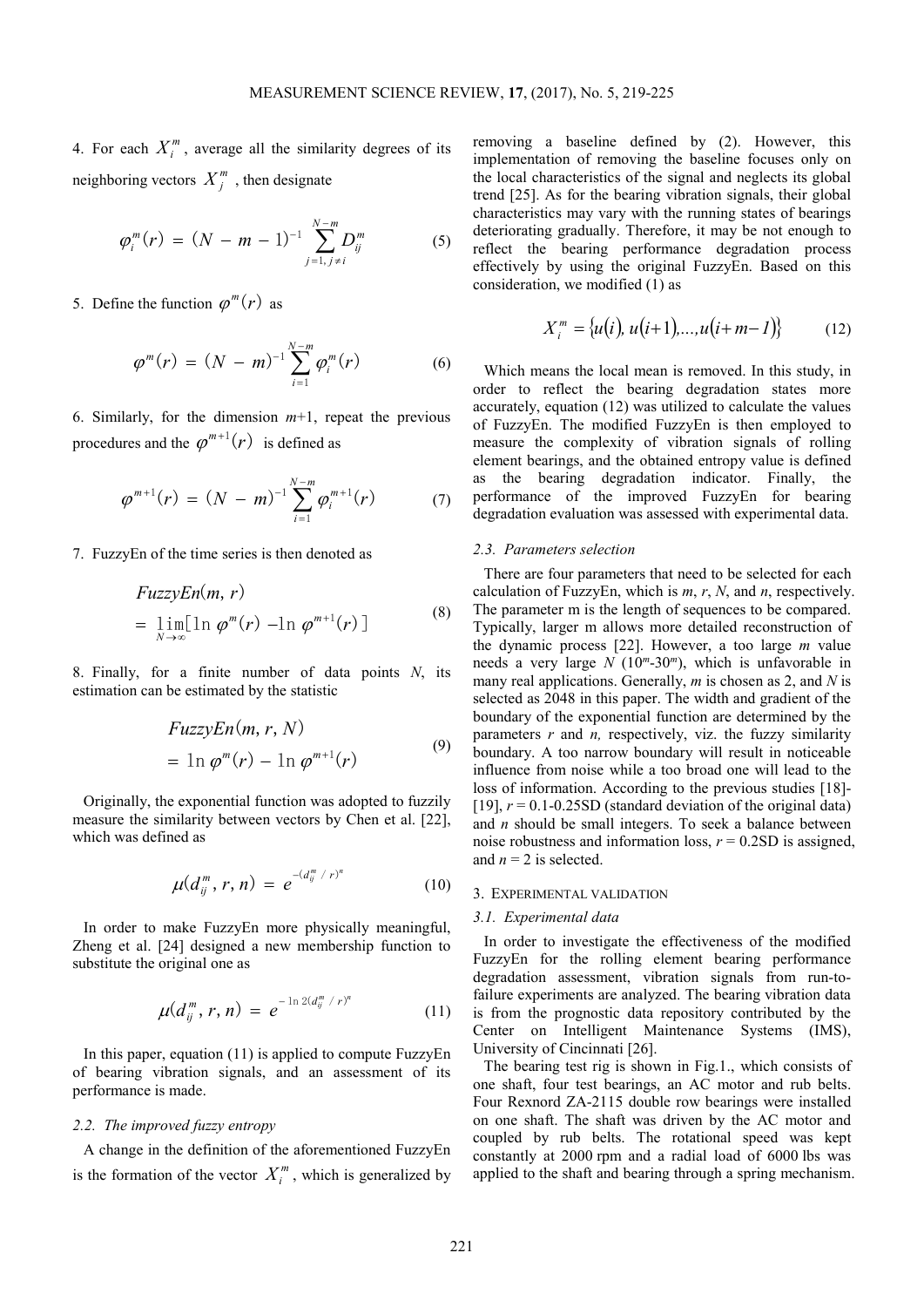The lubrication of all the bearings was provided by an oil circulation system and the flow and temperature of the lubricant was regulated by the system. A magnetic plug was installed in the oil feedback pipe to collects debris from the oil as evidence of bearing degradation. When the accumulated debris adhering to the magnetic plug exceeded a certain level, an electrical switch closed and the test stopped. A PCB 352B33 High Sensitivity Quarts ICP accelerometer was installed on each bearing housing to collect the vibration signals. The vibration data was collected every 10 min at a sampling frequency of 20 kHz and the data length was 20480 points.



Fig.1. Bearing test rig.



Fig.2. Effect of parameter  $r$  on the improved FuzzyEn values.

# *3.2. Effects of parameter selection*

As mentioned above, the calculation of FuzzyEn depends less on dataset length *N* and a too large *m* value requires a very large *N*, which is unpractical in many real applications. In the present study, based on the aforementioned experimental signals, the effects of parameters *r* and *n* on the computation of the improved FuzzyEn have been investigated. The effect of different  $r(n = 2)$  on the FuzzyEn values is shown in Fig.2., from which it can be seen that the larger the  $r$  is, the smaller the entropy value is. Although they vary with *r* increasing, the FuzzyEn values keep the same variation trend as the *r* changed. The effect of different  $n(r = 0.2SD)$  on the FuzzyEn values is given in Fig.3. From Fig.3., we can see that the larger the *n* is, the larger the entropy value is. Nevertheless, similarly to  $r$ , the FuzzyEn values keep the same variation trend with *n* changing. From Fig.2. and Fig.3., it can be observed that the changes of parameter *r* and *n* have little influence on the bearing performance degradation assessment. Considering all the above factors, in this paper, *m* is fixed as 2, and *N* is chosen as 2048 while  $r = 0.2SD$  is selected, and  $n = 2$  is assigned.



Fig.3. Effect of parameter *n* on the improved FuzzyEn values.

## *3.3. Results and analysis*

The bearing vibration signals from test 2 are employed for analysis. At the end of this experiment, an outer race defect was found in bearing 1. There are 984 data files being collected in this experiment. The FuzzyEn values of the bearing vibration data are then calculated and used as the bearing degradation indicator. In order to avoid the influence of random factors on the computation of FuzzyEn values, each data file is separated into 10 segments (each segment length is 2048), and the mean value of FuzzyEn of these 10 segments can be obtained.

The variations of SampEn, FuzzyEn and improved FuzzyEn with time are shown in Fig.4., respectively. It can be seen that the entropy values of SampEn and improved FuzzyEn show a similar trend while the values of original FuzzyEn present a different way. The variance trends of SampEn and improved FuzzyEn demonstrate that the entropy values keep stable for a long-time period when bearing is running under normal condition and begin to decrease as early fault occurs, which means that the vibration signals of healthy bearing are more complex than those of faulty bearing. According to the literature [24], this can be explained by the fact that the vibration signals under normal condition have lower self-similarity because of its randomness and irregularity, and the self-similarity will increase as the fault appears. As for the original FuzzyEn, some of its values in bearing degradation area (nearby the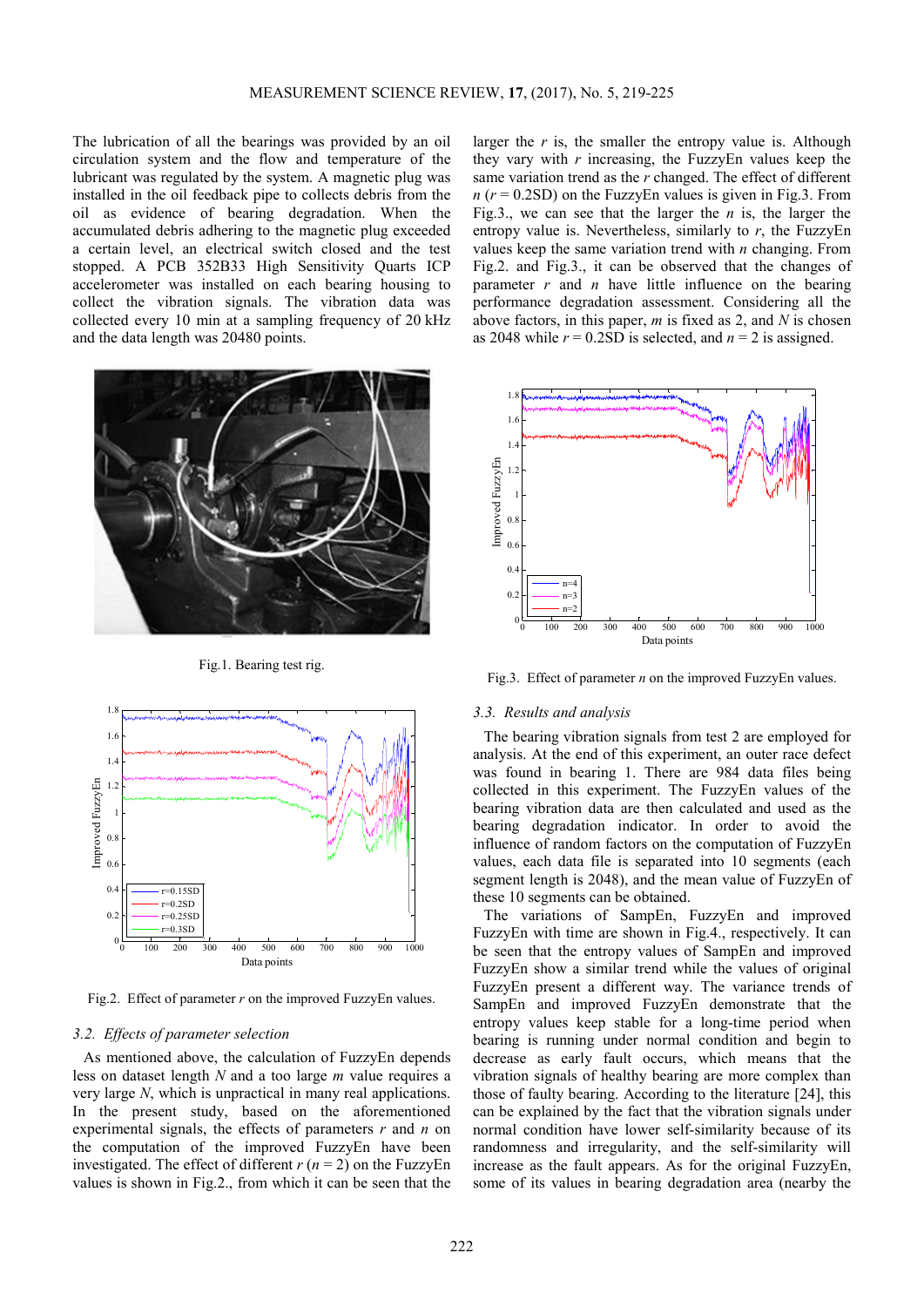final failure) are much larger than these under healthy condition, which will result in mistaken decision. This may be due to the fact that it subtracts the local mean during the algorithm implementation and thus neglects the global trend of bearing vibration signal. In addition, compared with SampEn, there exists a smaller range of fluctuation in the improved FuzzyEn values during the bearing's whole lifetime, which means improved FuzzyEn presents a better statistical stability than SampEn. This is because a fuzzy membership function is adopted in improved FuzzyEn to define the decision rule for vector similarity while a piecewise function is used in SampEn. Therefore, the improved FuzzyEn is most suitable for bearing degradation assessment.



Fig.4. Comparison of SampEn, FuzzyEn and improved FuzzyEn over bearing's whole lifetime.



Fig.5. The variation of SampEn values with time.

In order to further show the advantage of the improved FuzzyEn over SampEn, the corresponding curves with local enlargement are illustrated in Fig.5. and Fig.6., respectively. From Fig.5. and Fig.6., it can be observed that the SampEn values indicate the occurrence of initial degradation at the 546th data point while the improved FuzzyEn values start to decrease at the 533th data point, which means that the improved FuzzyEn can detect the incipient degradation 13 data points in advance. For comparison purpose, another two degradation assessment indicators, root mean square (RMS) and the kurtosis value, are also calculated and shown in Fig.7. and Fig.8., respectively. It can be seen from Fig.7. that RMS values indicate the occurrence of degradation at the 535th data point, which is two data points behind compared with the values of improved FuzzyEn. Moreover, the increase of RMS values is less obvious than that of improved FuzzyEn. From Fig.8., it can be observed that the bearing performance degradation begins at about the 648th data point, which is more than 100 data points later than that indicated by improved FuzzyEn. In addition, the kurtosis values decrease sharply as the occurrence of final failure, which makes the prediction of bearing degradation degree impossible.



Fig.6. The variation of values of improved FuzzyEn with time.



Fig.7. The variation of RMS values with time.

According to the above analysis, the following can be observed: (1) Compared with SampEn and original FuzzyEn, the improved FuzzyEn is the most suitable for performance degradation evaluation of rolling element bearings. (2) The modified FuzzyEn values can assess the bearing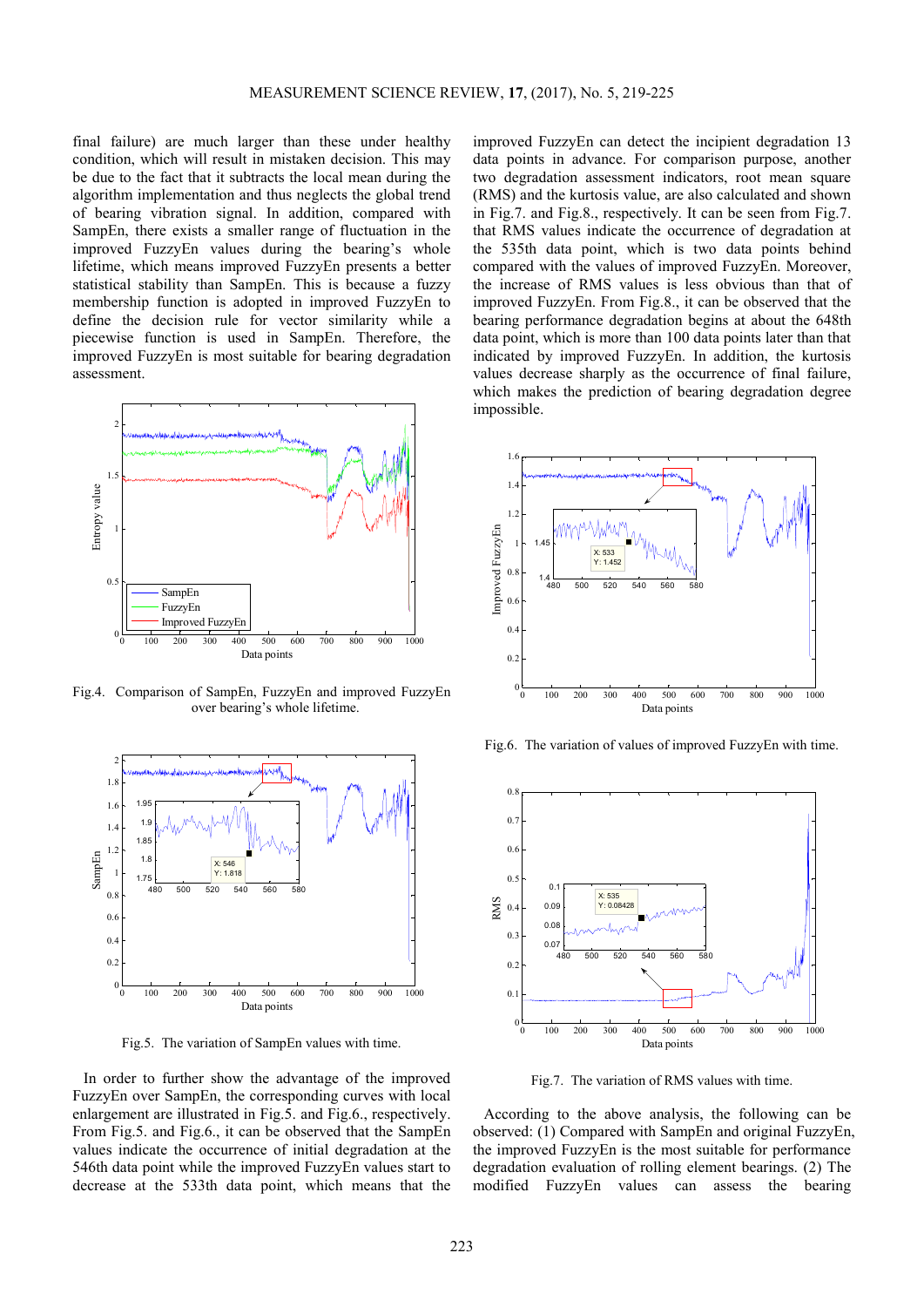performance degradation process over their whole life time clearly and effectively. (3) In contrast with kurtosis and RMS, the modified FuzzyEn can detect the bearing initial degradation in advance, which is of great significance for the prognosis in the condition monitoring.



Fig.8. The variation of kurtosis values with time.

# 4. CONCLUSIONS

In this paper, the FuzzyEn is improved and used as an indicator for the performance degradation assessment of rolling element bearings. The run-to-failure vibrational signals are applied to verify the suitability of the improved FuzzyEn method. The experimental results demonstrate that the modified FuzzyEn can reflect the bearing degradation process effectively and has shown better performance than SampEn and original FuzzyEn. Compared with RMS, the improved FuzzyEn can indicate the initial degradation two data points in advance and presents a more obvious increase. In contrast with kurtosis, the improved FuzzyEn can detect the occurrence of degradation more than 100 data points ahead and shows a clearer and more accurate trend for bearing degradation process over its whole lifetime.

#### ACKNOWLEDGMENT

This work was supported by the National Natural Science Foundation of China (Grant No. 51505291). The authors are grateful to the Center for Intelligent Maintenance System, University of Cincinnati, USA, for providing the experimental data.

# **REFERENCES**

- [1] Jardine, A.K.S., Lin, D.M., Banjevic, D. (2006). A review on machinery diagnostics and prognostics implementing condition-based maintenance. *Mechanical Systems Signal Processing*, 20 (7), 1483– 1510.
- [2] Huang, H.F., Ouyang, H.J., Gao, H.L., Guo, L., Li, D., Wen, J. (2016). A feature extraction method for vibration signal of bearing incipient degradation. *Measurement Science Review,* 16 (3), 149-159.
- [3] Tandon, N., Choudhury, A. (1999). A review of vibration and acoustic measurement methods for the detection of defects in rolling element bearings. *Tribology International*, 32 (8), 469-480.
- [4] Gebraeel, N., Lawley, M., Liu, R., Parmeshwaran, V. (2004). Residual life predictions from vibration-based degradation signals: A Neural Network approach. *IEEE Transactions on Industrial Electronics*, 51 (3), 694-700.
- [5] Qiu, H., Lee, J., Lin, J., Yu, G. (2003). Robust performance degradation assessment methods for enhanced rolling element bearing prognostics. *Advanced Engineering Informatics*, 17 (3), 127-140.
- [6] Huang, R.Q., Xi, L.F., Li, X.L., Liu, C.R., Qiu, H., Lee, J. (2007). Residual life predictions for ball bearings based on self-organizing map and back propagation neural network methods. *Mechanical Systems Signal Processing*, 21 (1), 193–207.
- [7] Ocak, H., Loparo, K.A., Discenzo, F.M. (2007). Online tracking of bearing wear using wavelet packet decomposition and probabilistic modeling: A method for bearing prognostics. *Journal of Sound Vibration*, 302 (4), 951–961.
- [8] Pan, Y.N., Chen, J., Guo, L. (2009). Robust bearing performance degradation assessment method based on improved wavelet packet–support vector data description. *Mechanical Systems Signal Processing*, 23 (3), 669–681.
- [9] Shen, Z.J., He, Z.J., Chen, X.F., Sun, C., Liu, Z. (2012). A monotonic degradation assessment index of rolling bearings using fuzzy support vector data description and running time. *Sensors*, 12 (8), 10109- 10135.
- [10] Zhu, X.R., Zhang, Y.Y., Zhu, Y.S. (2013). Bearing performance degradation assessment based on the rough support vector data description. *Mechanical Systems Signal Processing*, 34 (1), 203–217.
- [11] Yu, J.B. (2011). Bearing performance degradation assessment using locality preserving projections and Gaussian mixture models. *Mechanical Systems Signal Processing*, 25 (7), 2573–2588.
- [12] Caesarendra, W., Widodo, A., Thom, P.H., Yang, B.S., Setiawan, J.D. (2011). Combine probability approach and indirect data-driven method for bearing degradation prognostics. *IEEE Transactions Reliability*, 60 (1), 14-20.
- [13] Kan, M.S., Tan, A.C.C., Mathew, J. (2015). A review on prognostic techniques for non-stationary and nonlinear rotating systems. *Mechanical Systems Signal Processing*, 62-63, 1–20.
- [14] Peng, Y., Dong, M., Zuo, M.J. (2010). Current status of machine prognostics in condition-based maintenance: A review. *International Journal of Advance Manufacturing Technology*, 50 (1), 297-313
- [15] Dong, G.M., Chen, J. (2010). Study on cyclic energy indicator for degradation assessment of rolling element bearings. *Journal of Vibration and Control*, 17 (12), 1805-1816.